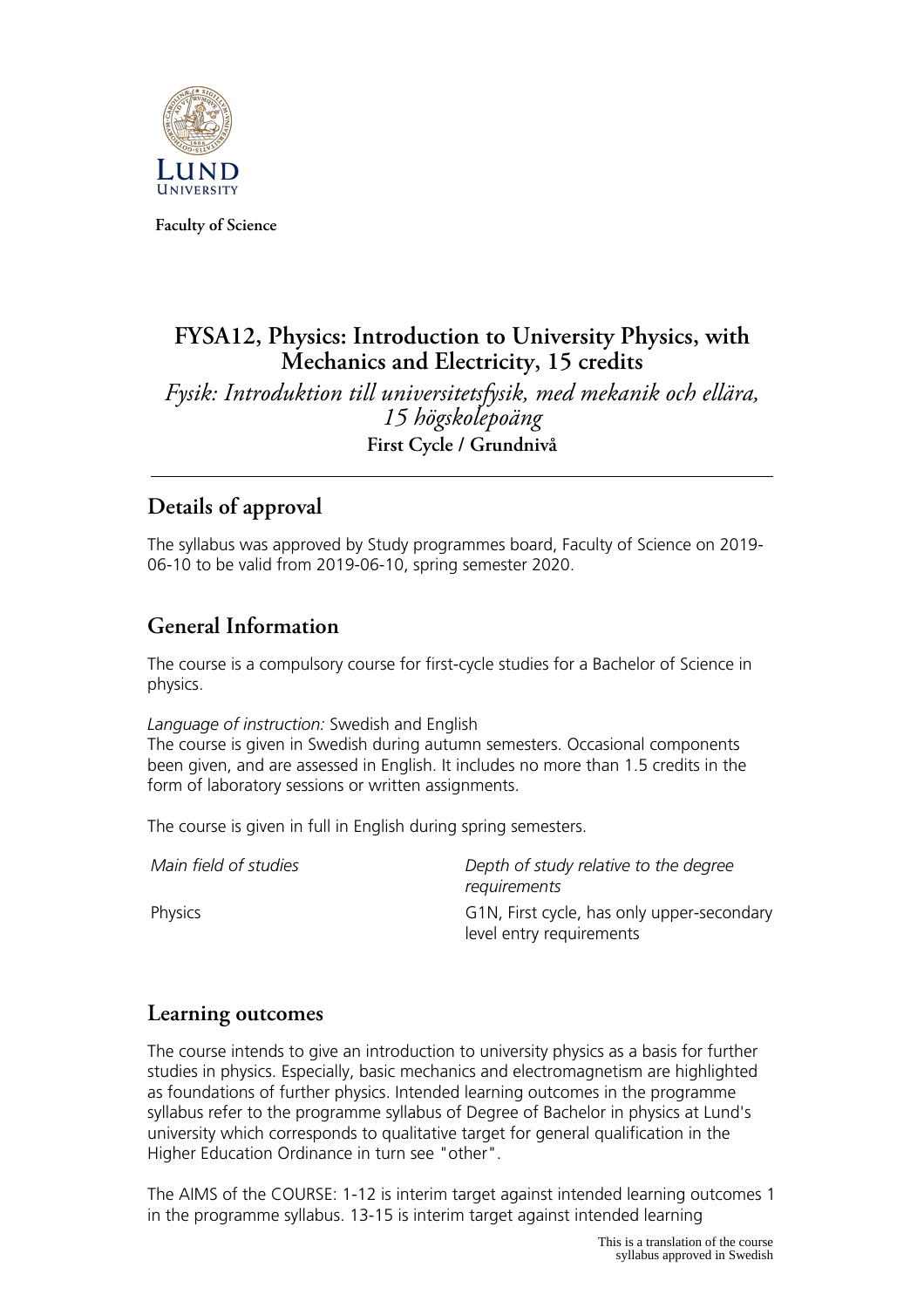outcomes 2 in the programme syllabus. 15-17 is interim target against intended learning outcomes 3 in the programme syllabus. 18 and 19 is interim target against intended learning outcomes 4 in the programme syllabus. 20-23 is interim target against intended learning outcomes 6 in the programme syllabus. 23 is interim target against intended learning outcomes 7 in the programme syllabus. 24 is interim target against intended learning outcomes 8 in the programme syllabus.

## **Knowledge and understanding**

On completion of the course, the students shall be able to:

1. Describe and use mechanics and electromagnetism to solve conceptual problems.

 2. Account for the methods, ideas and preconditions of physics at a general level as a basis for studies in physics in general and mechanics and electromagnetism in particular.

 3. Account at a general level for, use and discuss methods in the mechanics based on " Newton's laws?.

4. Describe dynamic systems in linear motion and rotation.

 5. Describe elementary problems in mechanics and electromagnetism by means of vectors, dot product and cross product.

 6. Give examples of current research topics in mechanics and electromagnetism as well as relate this to one's own learning process.

 7. Account for mechanics and electromagnetism with regard to its use in our environment.

8. Account for electric fields and their origin.

9. Describe simple electric circuits with basic components.

 10. Account for the origin of magnetic fields, connections between these and current as well as their influence on charges.

11. Describe magnetic materials and their applications at a general level.

 12. Discuss alternating currents as well as account for their origin and the effects of basic components in alternating current circuits.

### **Competence and skills**

On completion of the course, the students shall be able to:

13. Use measuring instruments relevant to the course.

 14. Based on given instructions carry out a simple critical analysis of experimental data.

 15. Carry out measurements and carry out, with supervision, laboratory work in mechanics and electromagnetism.

 16. Use the basic concepts, carry out calculations and solve theoretical problems in the mechanics and electromagnetism that the course contains.

17. In groups suggest procedure and methods to solve a given problem.

 18. Write a laboratory report that follows a given principal layout and be able to account for the aim of the laboratory work, the methods, the materials used and to illustrate the results in the form of tables and figures.

19. Give simple and basic constructive feedback on a laboratory report.

## **Judgement and approach**

On completion of the course, the students shall be able to: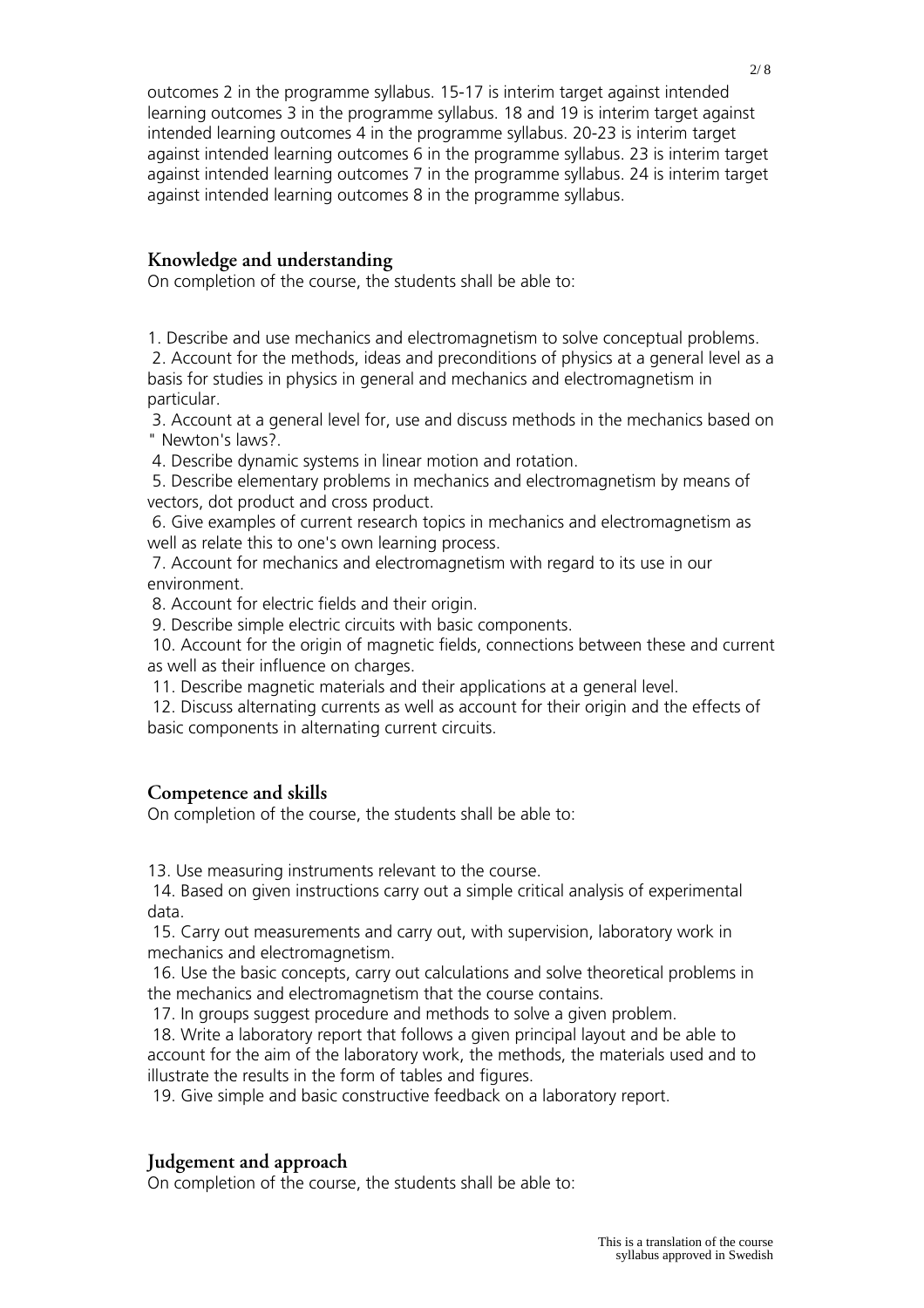20. Based on the concept of the mechanics and the electromagnetism discuss phenomena and examples in the surrounding society.

 21. Give examples of ethical aspects, motives for or against and consequences of the application of mechanics and electromagnetism in different situations.

 22. Give examples of how shortage of gender equality and diversity can be described and which effects it can have on quality and results of research and development.

 23. Discuss risks and preconditions for electricity in society, especially concerning power production and distribution.

 24. Reflect, based on learning objectives and one's own aims, on progress regarding knowledge and skills.

## **Course content**

The course consists of three modules:

Module 1 Introduction to being a physicist, 2 credits

In the module, introduction to basic concepts and simple methods of measurement in physics as well as introduction and specialisation around mathematical tools are included such as vectors and basic differential calculus. The course gives an introduction to academic integrity and laboratory safety which are then central concepts in the entire course. The course covers ethical aspects on the use and application of the contents of the course, which is also expanded to a general discussion about natural sciences and ethics. An introduction is also given to gender and diversity perspectives on physics. A final workshop with reflection over the student's learning during the course is an important part of the course (this component may be placed a week after the end of the course).

Module 2 Mechanics, 6.5 credits

The course covers kinematics and dynamics based on Newtonian mechanics with application on both linear and rotational motion. Important concepts are principles of conservation, where the concepts energy, linear momentum and angular momentum are introduced and are used to describe the causality that is the dynamics between forces and change of motion. Important topic-specific concepts are:

#### Kinematics

Linear motion in a, two and three dimensions. Basic units: position, velocity and acceleration, both instantaneous and average. Freely falling bodies. Application of derivation and integration. Interpretation of position, velocity and acceleration diagrams as a function of time. Three-dimensional movement and vector formalism. Circular motion with angular velocity and acceleration.

### **Dynamics**

The dynamics are described in the course with so-called Newtonian mechanics. Newton's three laws, their applications and conceptual interpretation. Free body diagrams. Particle dynamics, friction, circular dynamics. Fundamental forces. Work, kinetic and potential energy. The conservation of energy. Gravitation with applications for example escape velocity, Kepler's laws and dark matter. Elastic forces and energy diagrams. Linear momentum and preconditions for its conservation. Impulse. Introduction to inelastic and elastic collisions. Rocket motion.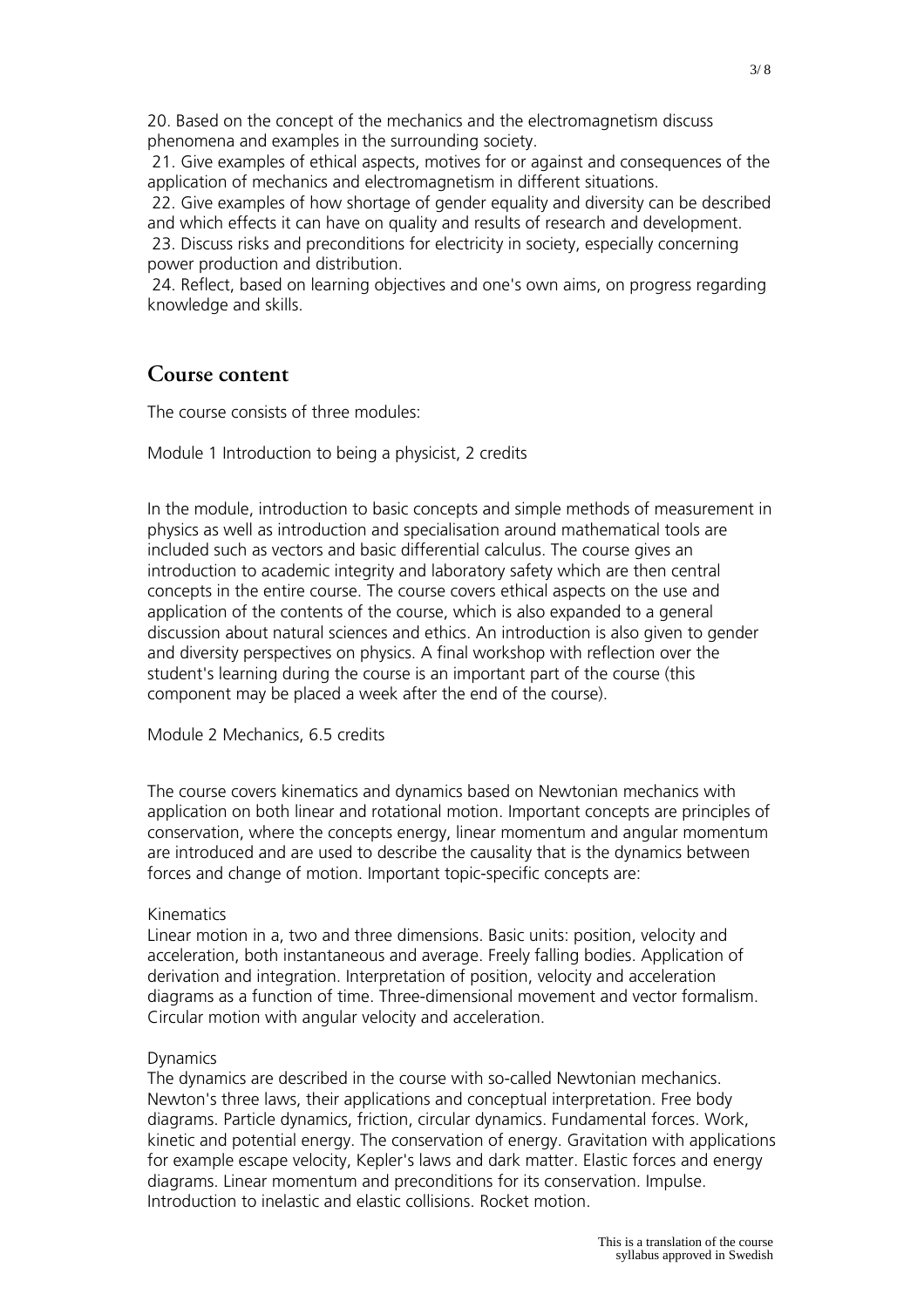### Rotational dynamics

Rotation of particles and rigid objects. Angular momentum and preconditions for its conservation. The analogy between linear and rotational dynamics. Rotational energy. The parallel axis theorem. Torque and angular acceleration.

#### **Statics**

Conditions for equilibrium. Emphasis and its relation to centre of mass.

Fluid Mechanics Bernoulli's law and Archimedes' principle.

Module 3 Electromagnetism, 6.5 credits

In the course is treated:

#### **Electrostatics**

Electric charge, Coulomb's law, electric force on loaded particles, electric field strength, the superposition principle and superposition of point charges, field lines, electric dipoles, electric flow, Gauss' theorem (show and formulate as well as example with certain given geometries), electric potential, electric potential energy, equipotential surfaces, capacitance, capacitors and how they are treated in simple electric circuits, charge polarisation, dielectrics, electrostatic energy in for example capacitors.

#### Electric current and circuit theory

Current, current density, resistivity, resistance and its temperature dependence, the resistor and how it is handled in electric circuits Ohm's law, Kirchhoff's laws, Joule's law, electromotive voltage (EMS), up and discharge of capacitor (RC-circuits), circuit analysis, the electrical engine, electric measuring instruments and how they are used/are connected.

#### Magnetic fields

Magnetic fields, magnetic force on loaded particles, magnetic forces on current carrying wires, Gauss' law for magnetic fields, Biot-Savart's law, torque on current carrying coil in magnetic fields, magnetic dipoles, Ampere's law on integral form (formulate as well as examples with given geometries), the Hall effect and how to measure magnetic fields, magnetisation as well as orientation in magnetic materials (particularly ferromagnetic materials).

#### Electromagnetic induction

Faraday's and Lenz' laws, mutual and self inductance, the dynamo, movement EMS, Eddy currents. LR circuits, magnetic field energy, induced electric fields.

#### Maxwell's equations

Short introduction to Maxwell's equations on integral form is retrieved, with special emphasis on Gauss and Ampere's law with example.

Alternating current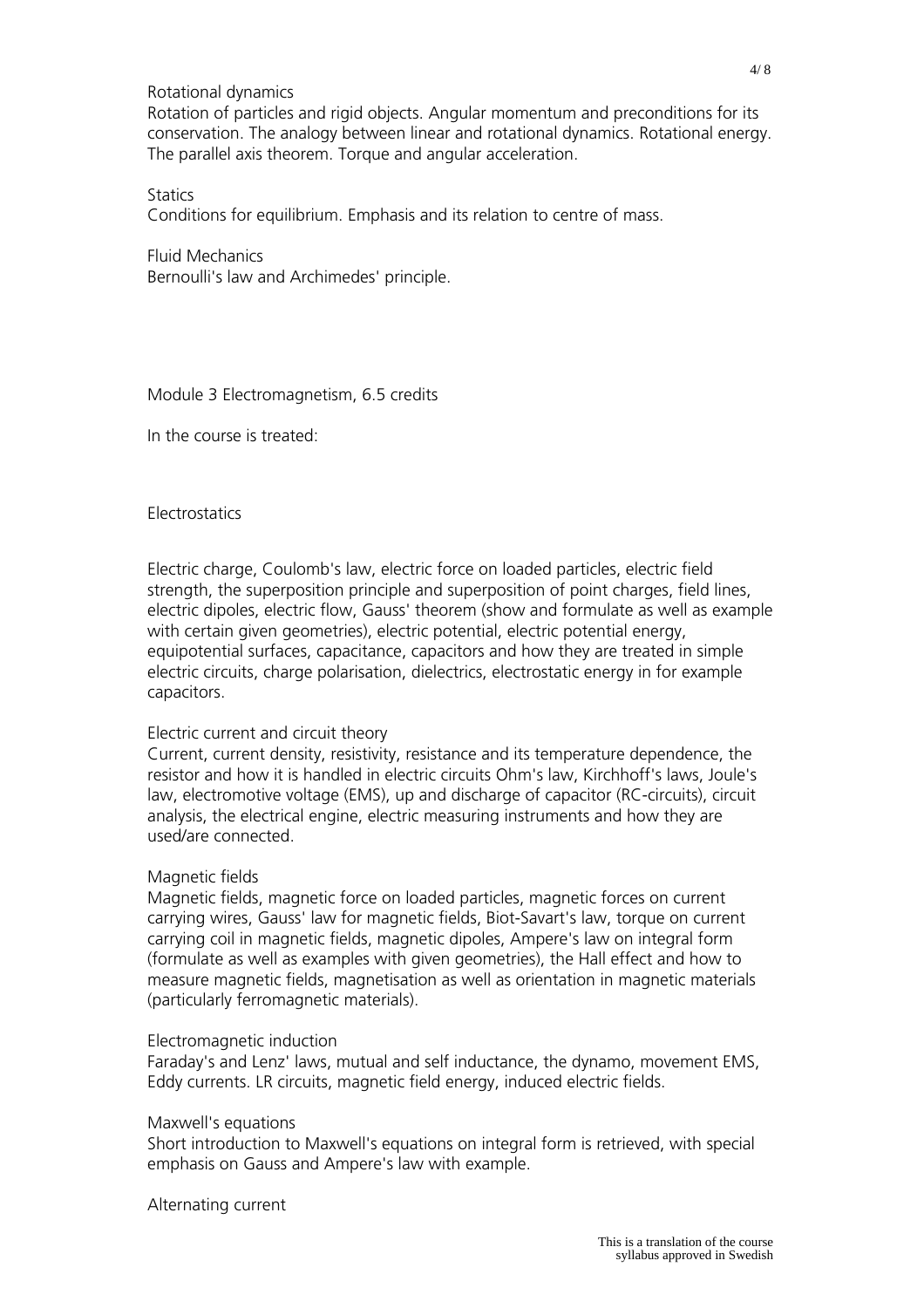The concept alternating current, rectification, resistance and reactance, LRC circuits, resonance, effect, electricity security and ideal transformer

## **Course design**

The teaching consists of teaching sessions, lectures, group work, calculation exercises, laboratory sessions, workshop and project. Participation in laboratory sessions and introductory meetings, as well as in components that treat academic integrity, laboratory safety, ethics as well as gender and diversity perspectives is compulsory.

## **Assessment**

Examination takes place in writing in the form of examination and reports as well as through compulsory components.

In module 1 Introduction to being a physicist, 2 credits the examination takes place in the form of:

- An individual written report about and participation in introductory labs. This assesses the intended learning outcomes of the course 13-15 and 17 and corresponds to 1 credit.
- A written group report about and participation in components about academic integrity and safety as well as ethics. This assesses the intended learning outcomes of the course 21 and corresponds to 0.5 credits.
- A written group report about gender and diversity perspectives in the natural sciences as well as a written self-reflection about one's own learning process. This assesses the intended learning outcomes of the course 22 and 24. This corresponds to 0.5 credits.

In module 2 Mechanics, 6.5 credits the examination takes place in the form of:

- Written examination in mechanics at the end of module 2, that assesses the intended learning outcomes of the course 1-7, 16, 20 and corresponds to 5 credits.
- Completed laboratory sessions and written laboratory reports, as well as peer review of other student's report. This assesses the intended learning outcomes of the course 2 and 13-19, which corresponds to 1.5 credits.

In module 3 Electromagnetism, 6.5 credits the examination takes place in the form of:

- Written examination in electromagnetism at the end of module 3, that assesses the intended learning outcomes of the course 1.2, 5-12, 16, 20, 23 and corresponds to 5 credits.
- Completed laboratory sessions and written laboratory reports, as well as peer review of other student's report. This assesses the intended learning outcomes of the course 2 and 13-19, which corresponds to 1.5 credits.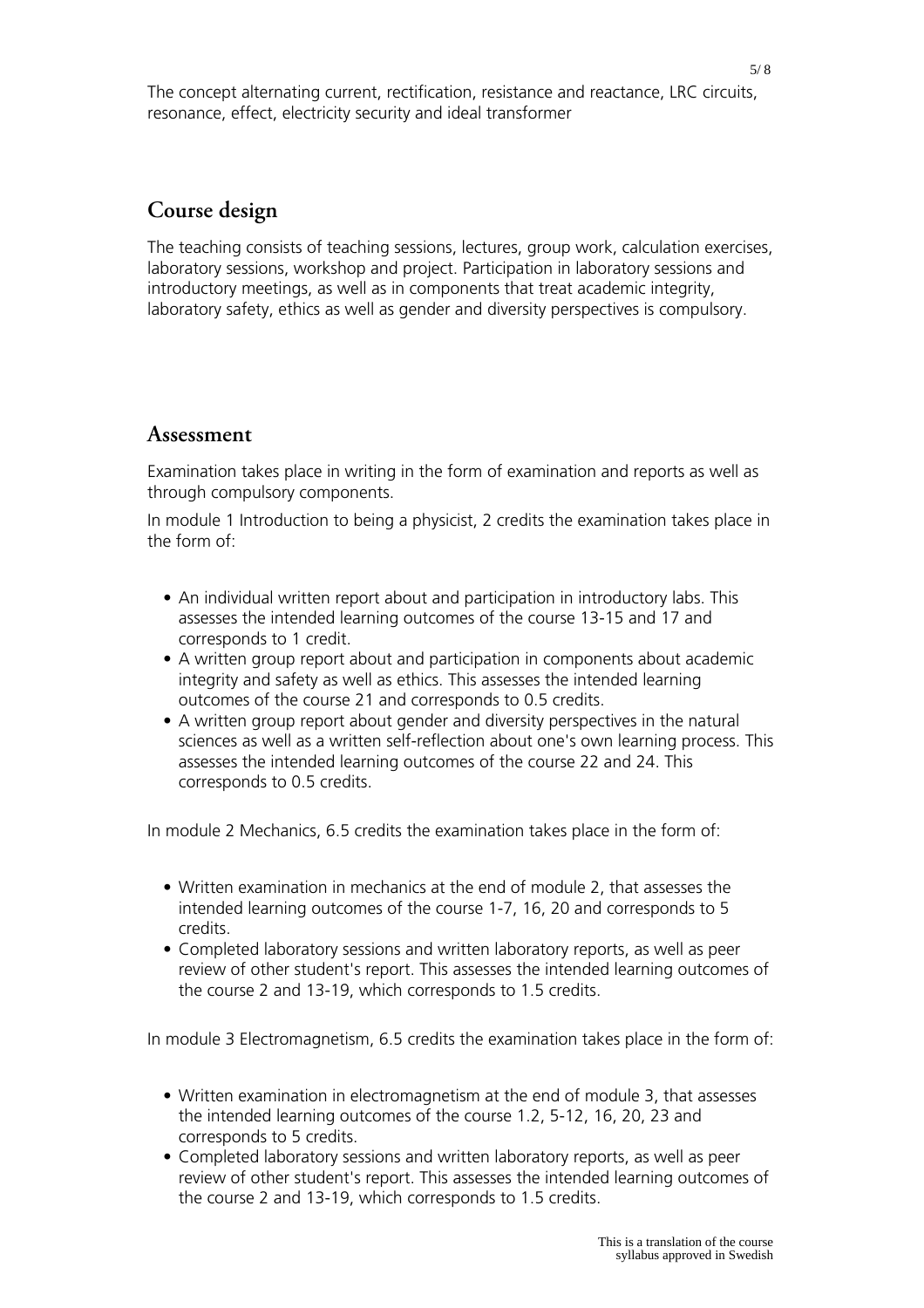Students who do not pass the regular exam are offered a new possibility shortly after the regular exam.

The examiner, in consultation with Disability Support Services, may deviate from the regular form of examination in order to provide a permanently disabled student with a form of examination equivalent to that of a student without a disability.

*Subcourses that are part of this course can be found in an appendix at the end of this document.*

## **Grades**

Marking scale: Fail, Pass, Pass with distinction. Component in module 1 includes only scale Failed and Passed.

To pass on the whole course is required passed examinations, passed laboratory sessions, laboratory reports, group reports and passed self-reflection as well as participation in all compulsory components:

- introductory meetings,
- teaching sessions and group work about safety, academic integrity, ethics as well as gender and diversity perspectives,
- introductory lessons to laboratory sessions,
- introductory labs and laboratory sessions,
- workshop about self-reflection on learning.

Calculation of grade

- Group reports and other components in module 1 give only grades Fail or G. These components are not included in the calculation of final grade.
- Examination results are given as a percentage that corresponds to the score achieved in the examination, relative to the maximum possible score. The limit for Pass is normally 50% and for Pass with distinction 80%.
- Laboratory sessions (where the implementation and the report are taken into account) be given the grades Fail, Pass or Pass with distinction. For compilation of grades, these are converted to a percentage according to: Pass =  $65\%$ , Pass with distinction = 90%. The grade for the laboratory course is decided by the mean of these percentages. The limit for Pass with distinction is 80%.
- For compilation of results to calculate the final grade for the whole course, a weighted mean is calculated using the percentages, where the credits for the components are used as weight. The limit for Pass with distinction is 80%.

## **Entry requirements**

General and courses corresponding to the following Swedish Upper Secondary School Programs: Chemistry 1, Mathematics 4, Physics 2.

# **Further information**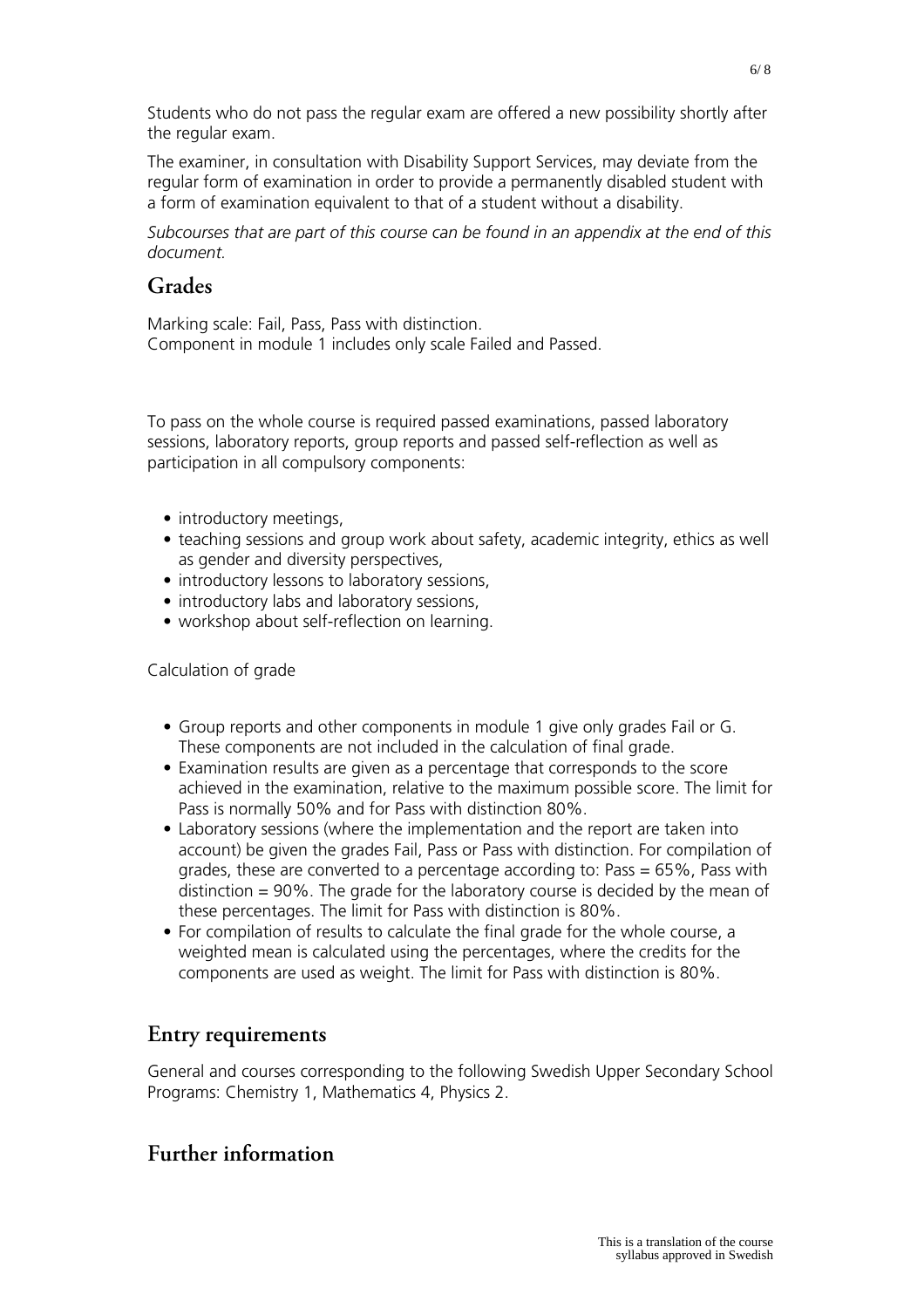The course may not be included in qualification together with FYSA01 Physics 1: General physics, 30 credits or ÄFYD01 General physics with didactics, 30 credits or the equivalent earlier courses.

Appendix 1: Aims stated in the programme syllabus of Degree of Bachelor of Science:

### *Knowledge and understanding*

For Degree of Bachelor, the student should:

1. show knowledge and understanding in the main field of study for the education included knowledge of the disciplinary foundation of the field, knowledge of applicable methods in the area, specialisation in some part of the field as well as orientation in current research questions.

*Competence and skills*

For Degree of Bachelor, the student should:

2. demonstrate the ability to search, collect, evaluate and interpret relevant information in a problem critically as well as to discuss phenomena, issues and situations critically

3. demonstrate the ability to independently identify, formulate and solve problems as well as to carry out assignments within given time frames

4. demonstrate the ability to orally and in writing account for and discuss information, problems and solutions in dialogue with different groups and

5. demonstrate the skills required to work independently in the field of the programme

*Judgement and approach*

For Degree of Bachelor, the student should:

6. demonstrate the ability to in the main field of study for the education make assessments considering relevant scientific, social and ethical aspects

7. demonstrate an understanding of the role of the knowledge in society and if the responsibility of people for how it is used and

8. identify the personal need for further knowledge and ongoing learning